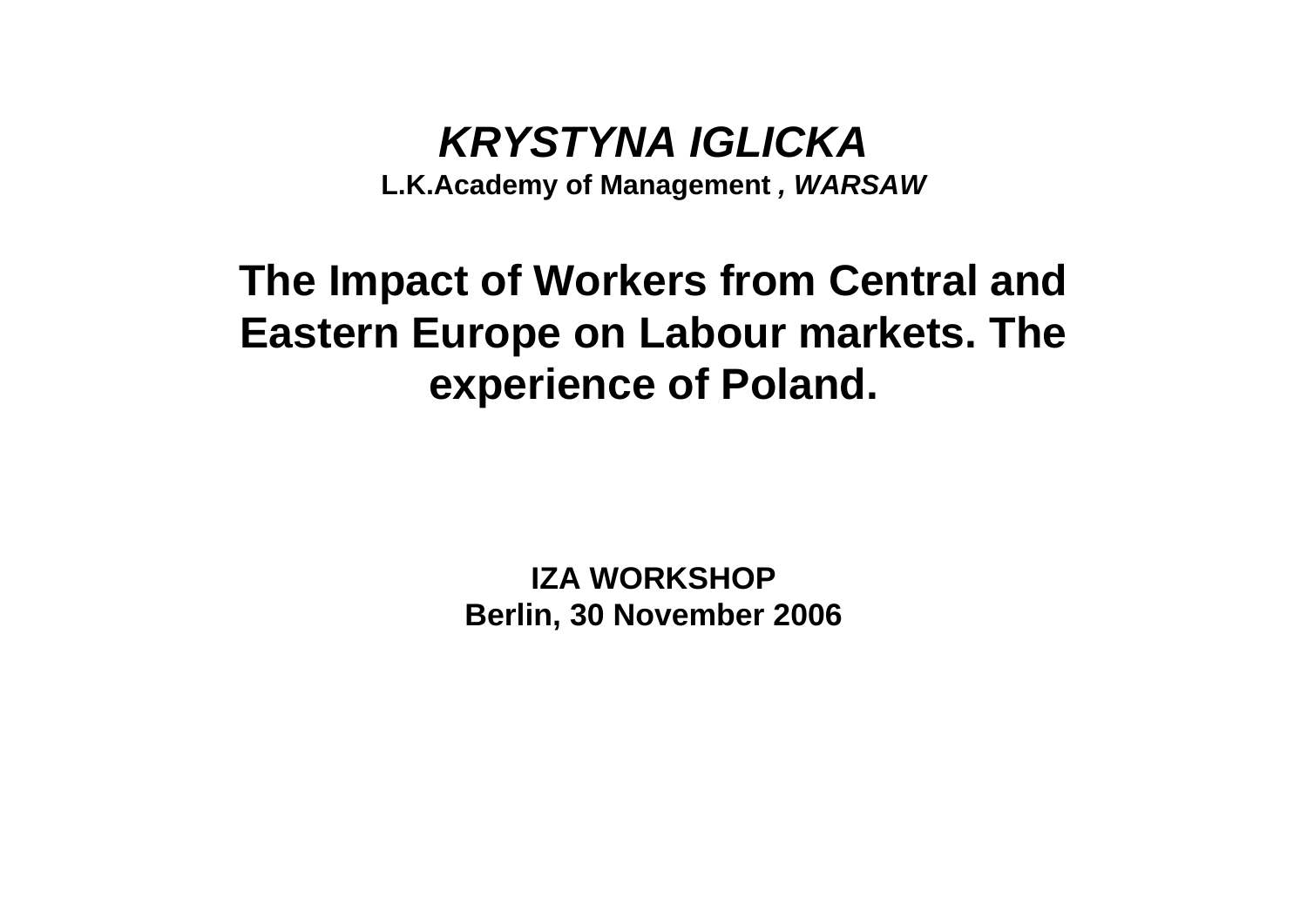## Introduction

The year of 1989 marks an equally turning point in the migration process in Poland. Poland is still a country of emigration but it has recently experienced:

- the massive short-term mobility of citizens from the former Soviet Union;
- labour migration from both eastern and western Europe;
- permanent migration into Poland, mainly from other Eastern European countries;
- the formation of new and exotic for this part of Europe immigrant communities of Chinese, Vietnamese, and Armenian origin;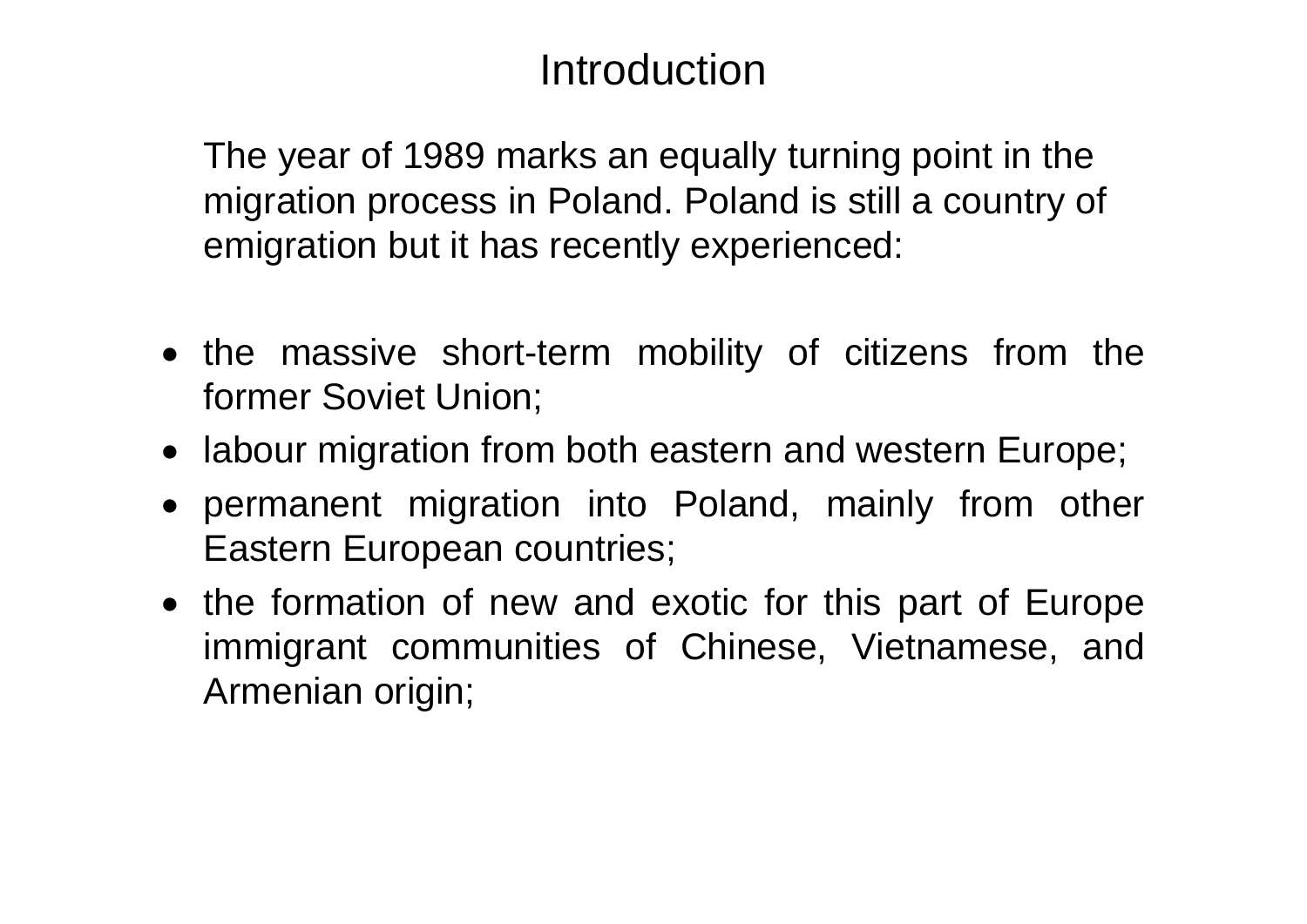- inflows of asylum seekers;
- $\bullet$ lower levels of emigration;
- $\bullet$  the return of Polish citizens living abroad (85,000 Poles according to CSO's data returned between 1990 and 2002).

Poland is still a country 'waiting' for immigration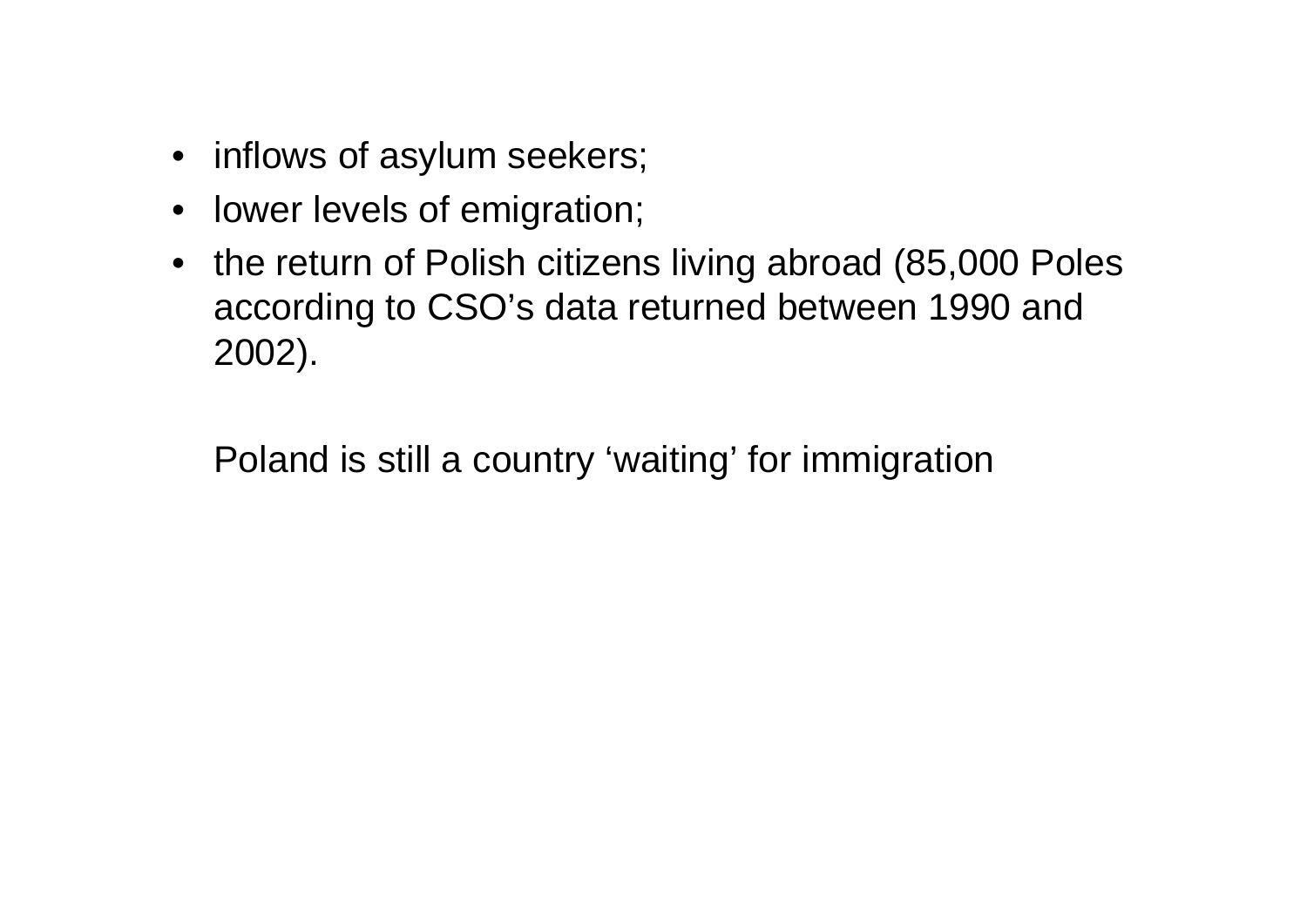# **YEAR 2004 AND AFTER:**

- In 2004 migration balance in Poland was still negative, however, it was the lowest balance in the period between 2000 and 2004.
- According to the official records only 18 877 persons decided to emigrate from Poland.
- It means that in 2004 emigration reached one of its lowest level since the mid 1950s.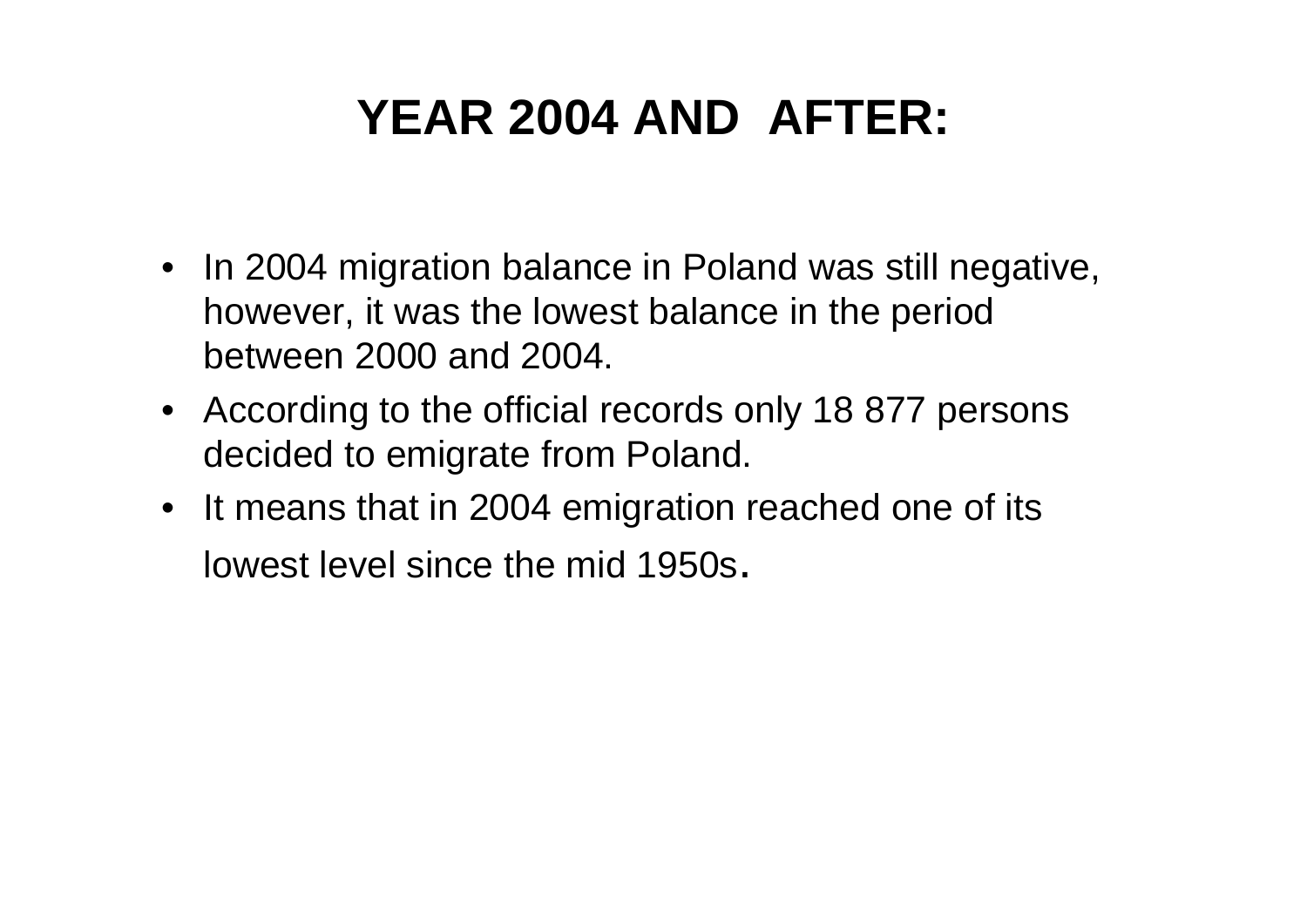## Emigrants and Immigrants, Poland 2000-2004

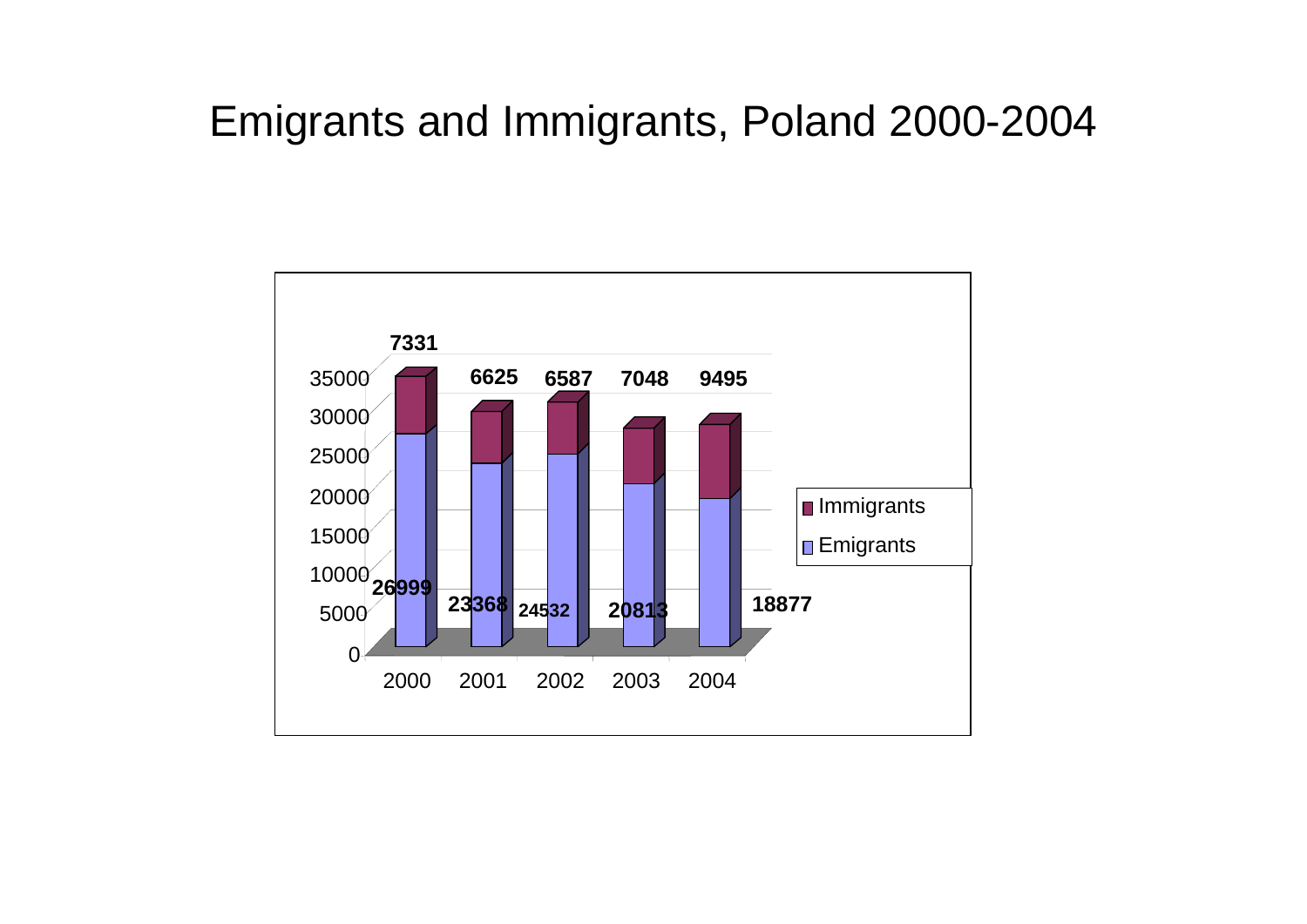## **Emigration from Poland by country of destination and**

**sex, 2004** (CSO data)

| <b>Country of</b><br>destination | <b>Number of</b><br>emigrants | <b>Males</b> | <b>Females</b> |
|----------------------------------|-------------------------------|--------------|----------------|
| Germany                          | 12646                         | 6501         | 6145           |
| <b>USA</b>                       | 2404                          | 1255         | 1149           |
| Canada                           | 657                           | 344          | 313            |
| <b>UK</b>                        | 543                           | 346          | 197            |
| <b>Austria</b>                   | 404                           | 189          | 215            |
| <b>Netherlands</b>               | 363                           | 184          | 179            |
| <b>France</b>                    | 300                           | 145          | 155            |
| <b>Italy</b>                     | 300                           | 108          | 192            |
| <b>Spain</b>                     | 201                           | 113          | 88             |
| <b>Sweden</b>                    | 174                           | 82           | 92             |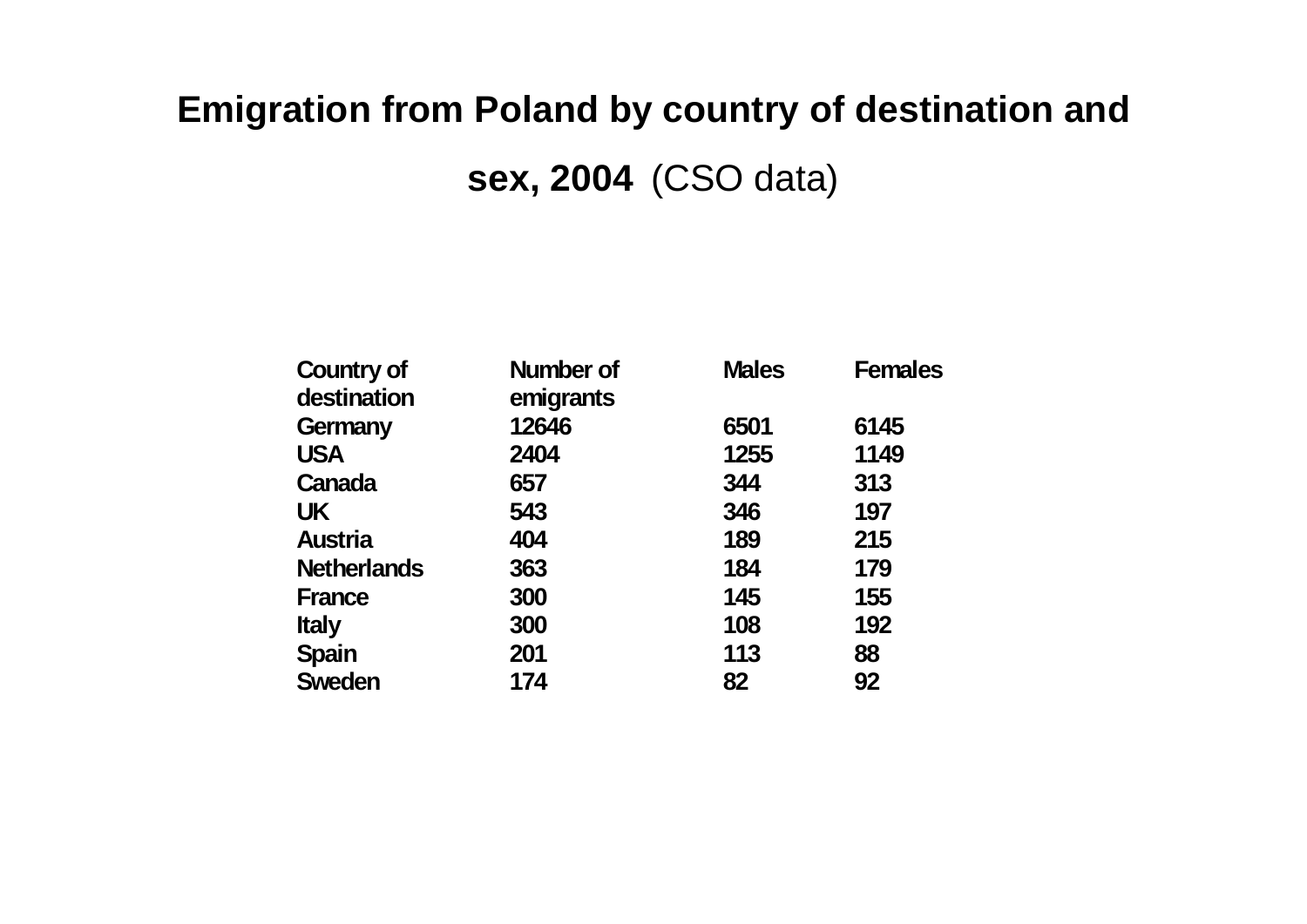## **Immigrants by country of origin and sex, Poland 2004** (CSO data)

| Country of     |            |      |                      |
|----------------|------------|------|----------------------|
| origin         | Immigrants |      | <b>Males Females</b> |
| Germany        | 2697       | 1550 | 1147                 |
| <b>USA</b>     | 1348       | 730  | 618                  |
| <b>Ukraine</b> | 1196       | 310  | 886                  |
| Canada         | 323        | 175  | 148                  |
| UK             | 313        | 153  | 160                  |
| <b>Russia</b>  | 294        | 83   | 211                  |
| France         | 293        | 152  | 141                  |
| <b>Belarus</b> | 262        | 71   | 191                  |
| <b>Italy</b>   | 253        | 128  | 125                  |
| Vietnam        | 232        | 152  | 80                   |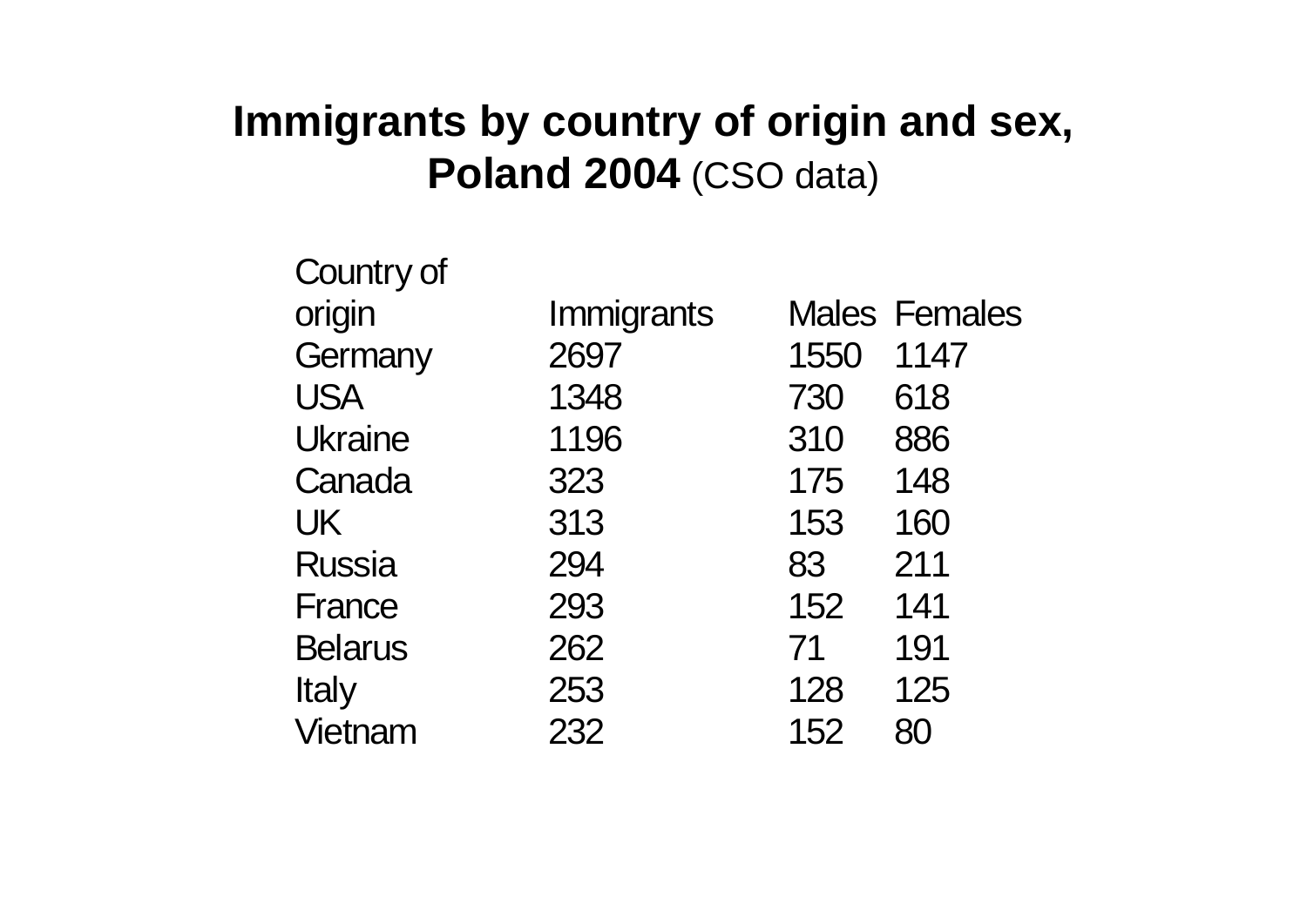Settlement permits: In 2004 5 169 foreigners applied for a settlement permit. This number was by 70 per cent bigger in comparison to the year 2003.

| Period                        | Applications<br>lodged | Applications<br>granted |
|-------------------------------|------------------------|-------------------------|
| <b>First half</b><br>of the   | 2,781                  | 2,463                   |
| year<br>Second<br>half of the | 2,388                  | 1,985                   |
| year<br><b>Total</b>          | 5169                   | 4448                    |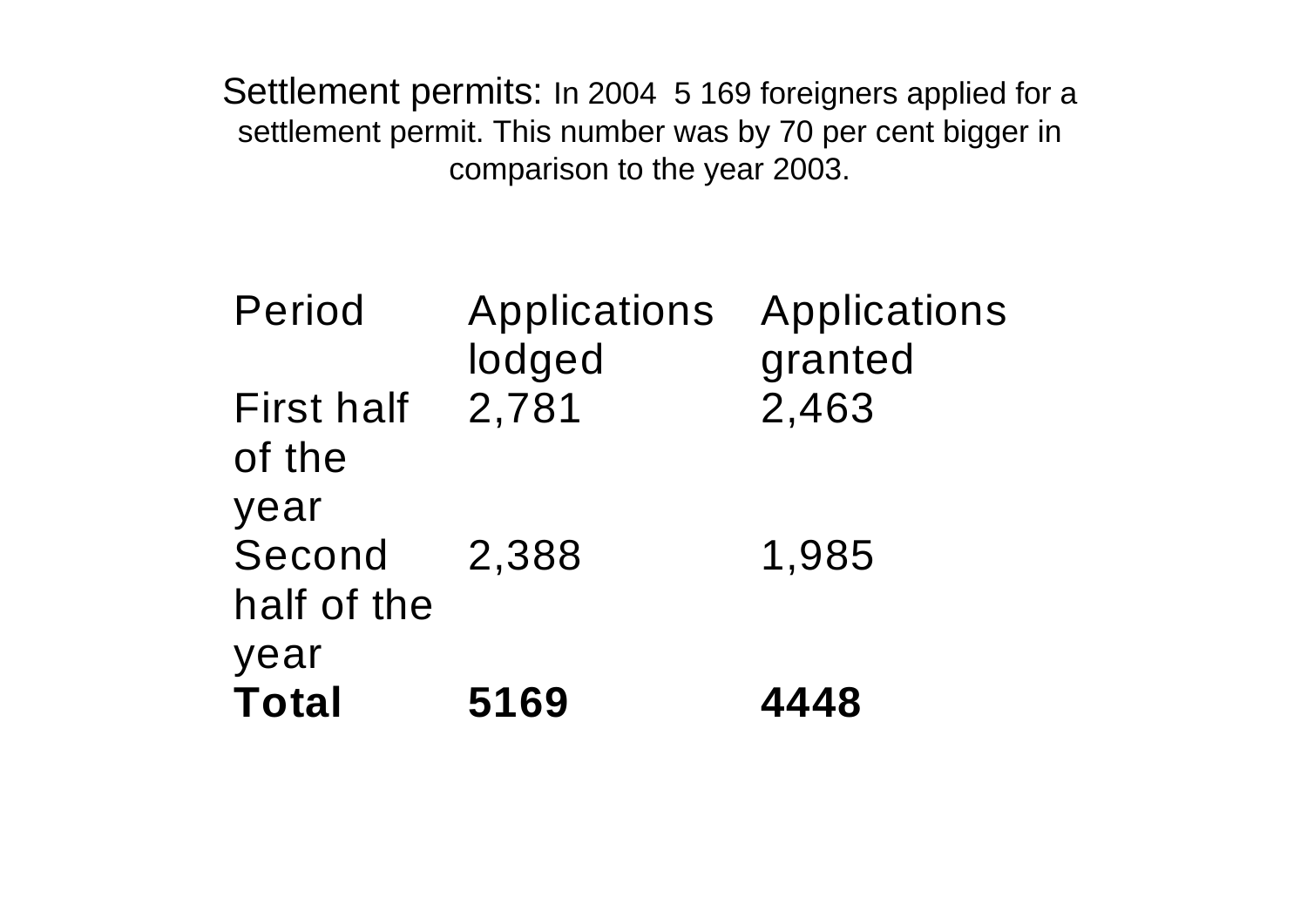## Settlements permits by nationalities, 2004

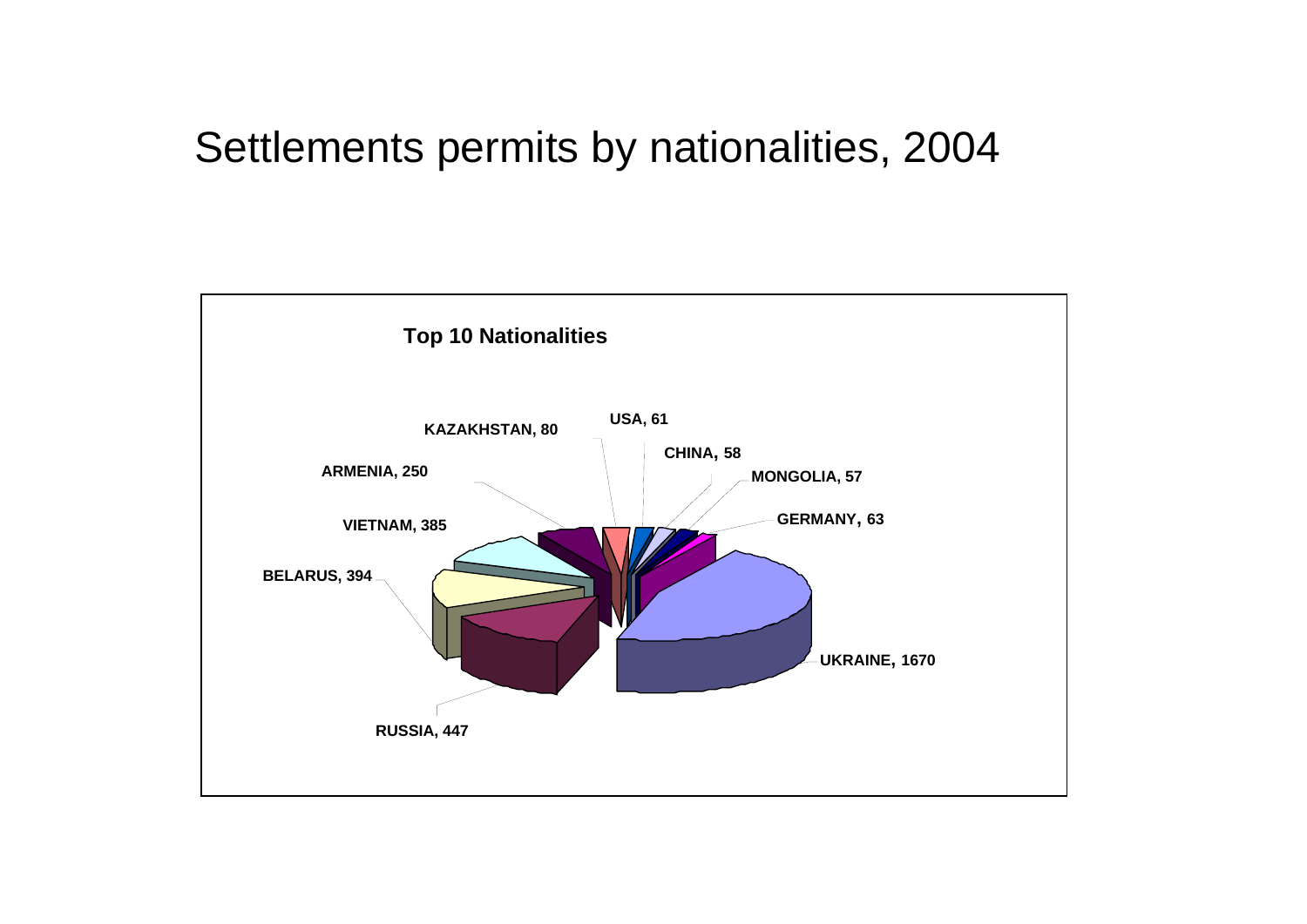**Citizenship Applications:** According to art.8.1 of the Act on Citizenship from 1962, a foreigner can be granted Polish citizenship if s/he has resided on the Polish territory at least 5 years on the basis of the permit to settle.

Number of approved application for Polish citizenship 1992-2003

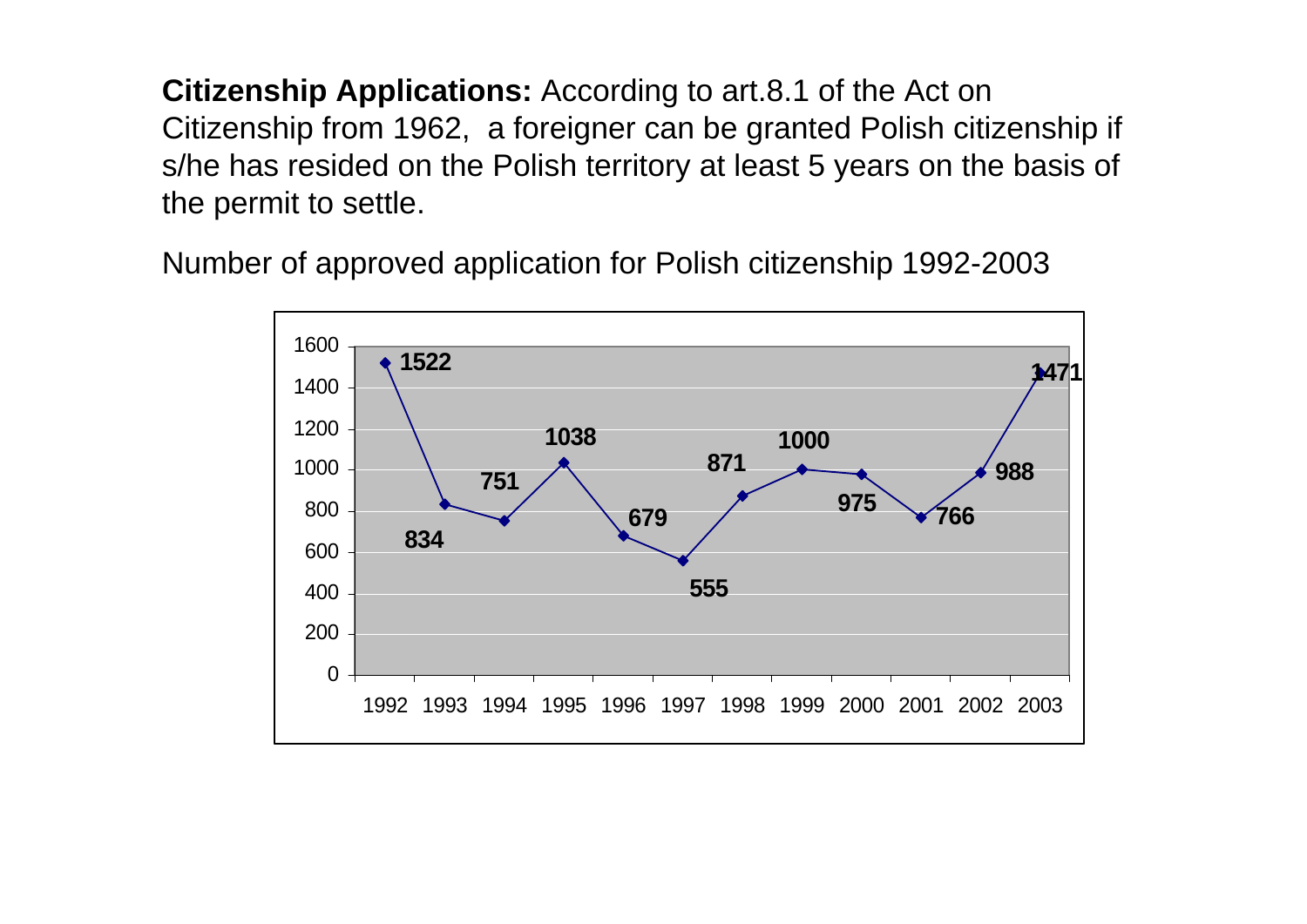#### Polish citizenship applications, 2004 – top nationalities.

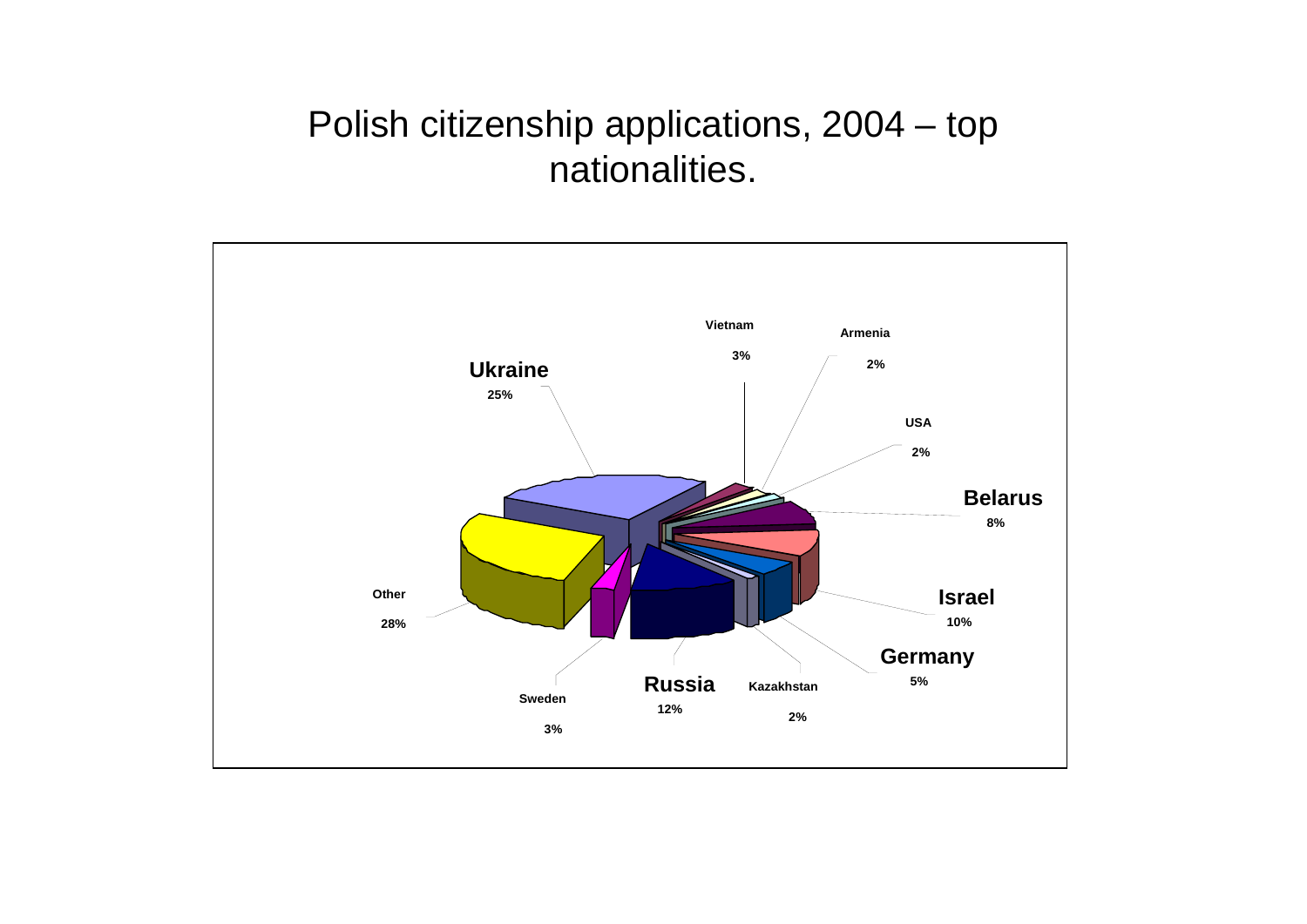#### **BORDER MOBILITY**: Departures of Poles, 2000- 2004

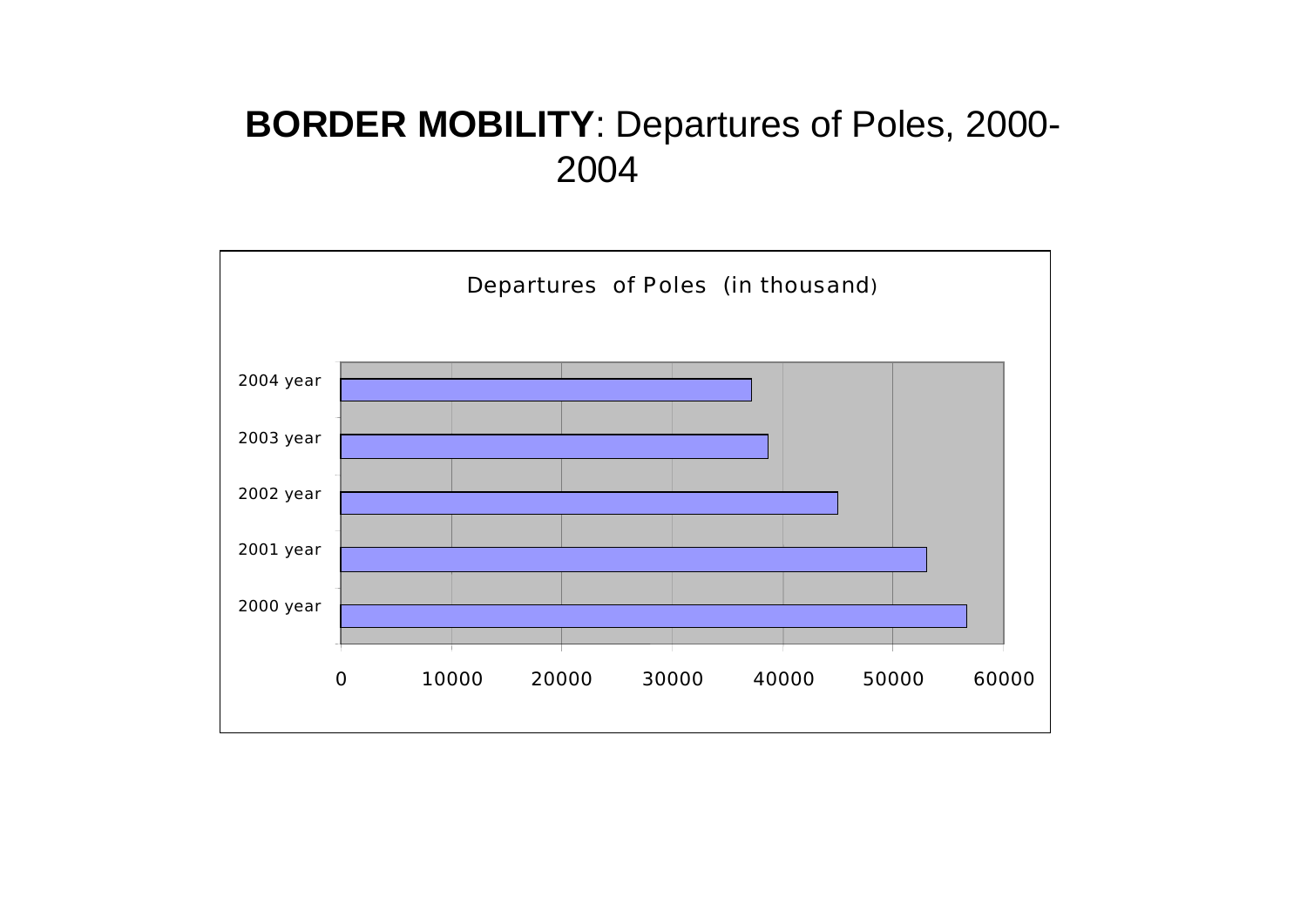#### **Departure of Poles according to the borders in 2004**

| January-              | <b>Departures</b> | <b>Changes in relation</b> |
|-----------------------|-------------------|----------------------------|
| December 2004         |                   | to 2003                    |
| <b>Total</b>          | 37225,7           | $-3.8%$                    |
| <b>EASTERN</b>        | 3884,7            | 22.2%                      |
| <b>BORDER</b>         |                   |                            |
| <b>Russian</b>        | 1106,4            | 16.6%                      |
| <b>Federation</b>     |                   |                            |
| Lithuania             | 388,0             | $39.0\%$                   |
| <b>Belarus</b>        | 282,9             | $-1.56%$                   |
| <b>Ukraine</b>        | 2107,4            | 26.6%                      |
| <b>SOUTHERN</b>       | 17947,4           | $-12.1%$                   |
| <b>BORDER</b>         |                   |                            |
| <b>Slovakia</b>       | 4688,3            | $-3.9%$                    |
| <b>Czech Republic</b> | 13259,1           | $-14.7%$                   |
| <b>WESTERN</b>        | 12916,5           | $2.0\%$                    |
| <b>BORDER</b>         |                   |                            |
| Sea border            | 595,5             | $-45.5%$                   |
| <b>Airports</b>       | 1881,6            | 37.2%                      |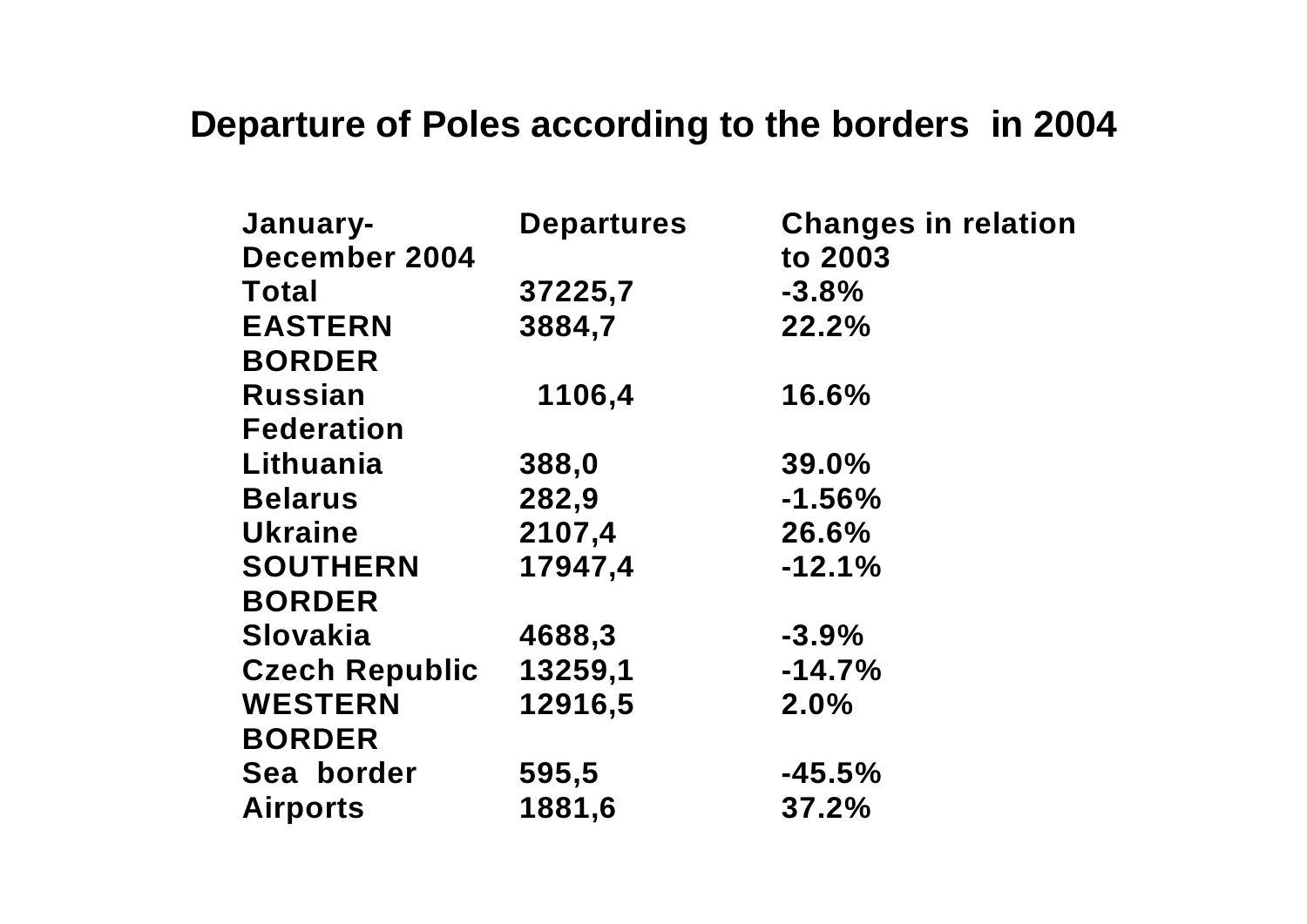- An intense increase in air mobility of Poles may be connected with the appearance of cheap flights operators on Polish air.
- Inexpensive airlines initiated their activities in Poland right after the EU enlargement.
- However, the biggest numbers of cheap flights are directed to the countries which opened their labour markets for Poles, i.e. UK, Ireland and Sweden.
- This is particularly true in case of the UK. Therefore a big increase in the number of crossings by air may be an indicator of a growing short-term or long-term labour migration by Poles.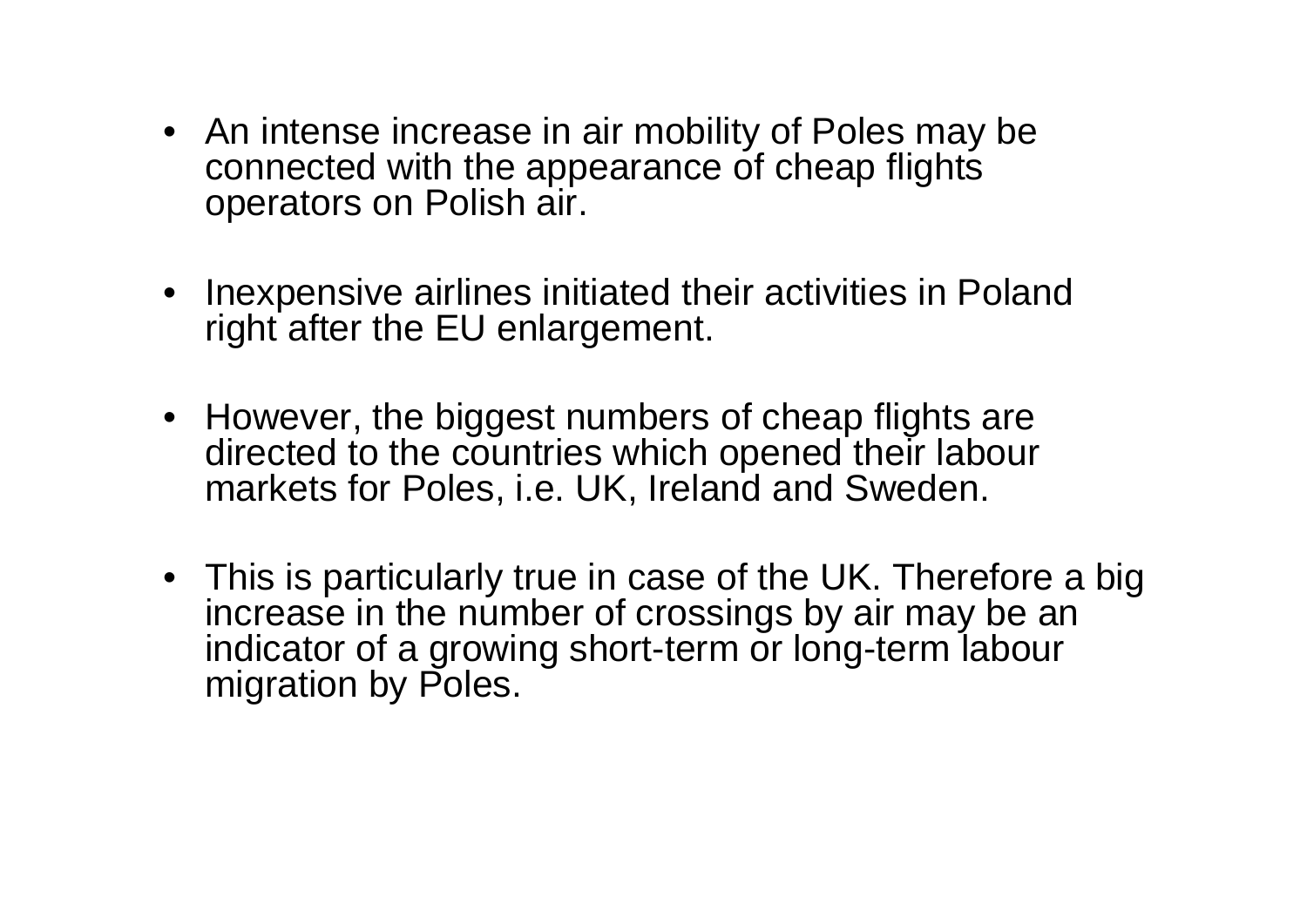## **Consequences of opening of labour markets**

- Between 1 May 2004 and 1 May 2006 200,000 Poles registered in WRS in the UK, 100,000 in Ireland and 8,000 in Sweden. The most recent UK statistics estimate the number of Poles for 400,000 (November 2006).
- There are some evidences of attempts by Poles to settle in the UK and Ireland (children born, houses bought). Majority of workers perform shuttle or pendulous type of migration; e.g. weekly there are almost 300 flights undertaken by Poles between various Polish and UK cities.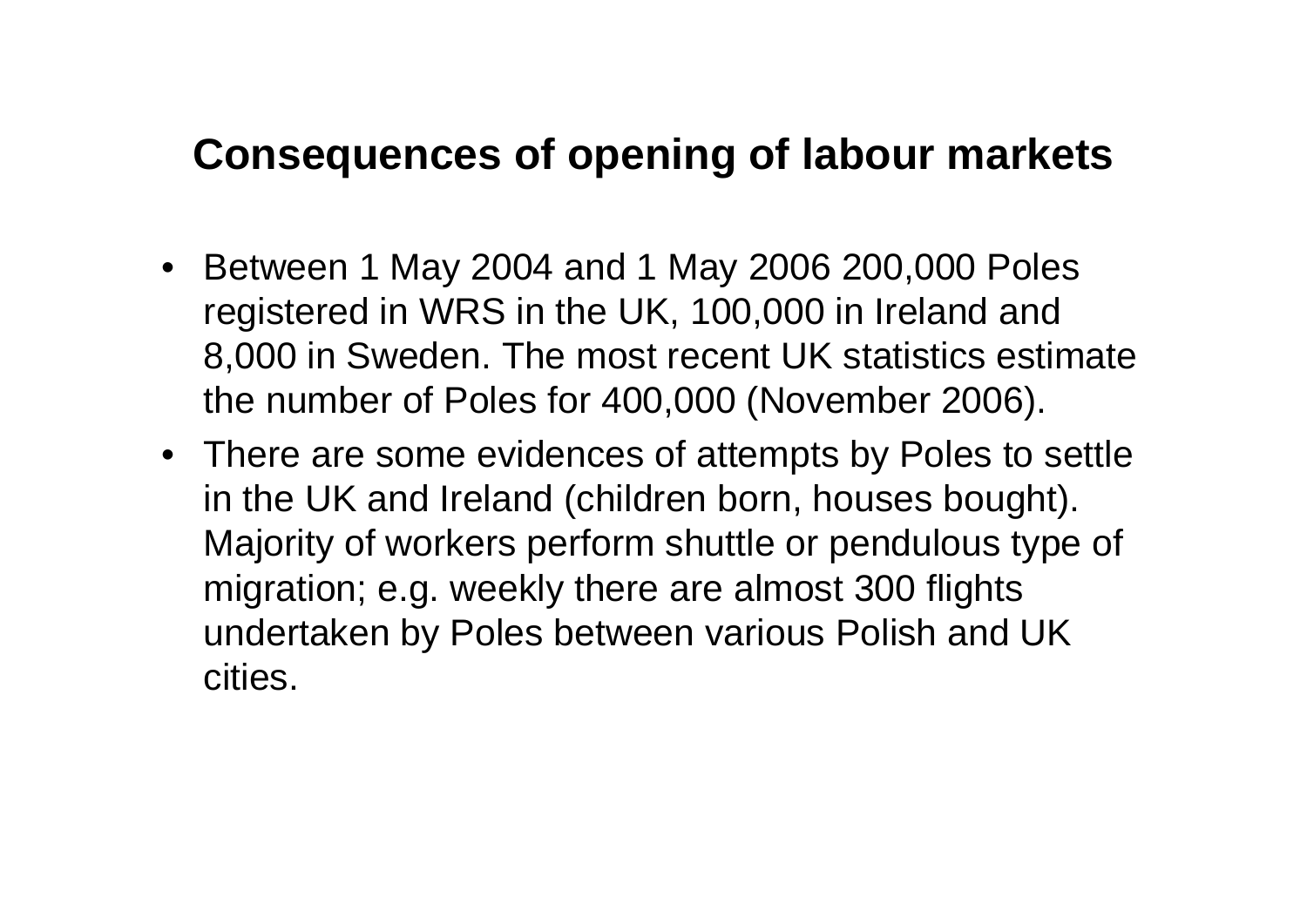## **Remittances by Poles (in million USD)**

| Period              | <b>Balance</b> | To<br>Poland | From<br>Poland |
|---------------------|----------------|--------------|----------------|
| I quarter<br>2004   | 695            | 845          | 151            |
| Il quarter<br>2004  | 839            | 996          | 157            |
| III quarter<br>2004 | 1 1 5 8        | 1 3 3 3      | 175            |
| IV quarter<br>2004  | 1 157          | 1 356        | 199            |
| I quarter<br>2005   | 1 158          | 1 361        | 203            |
| Il quarter<br>2005  | 1 343          | 1579         | 236            |
| III quarter<br>2005 | 1 7 3 9        | 1964         | 225            |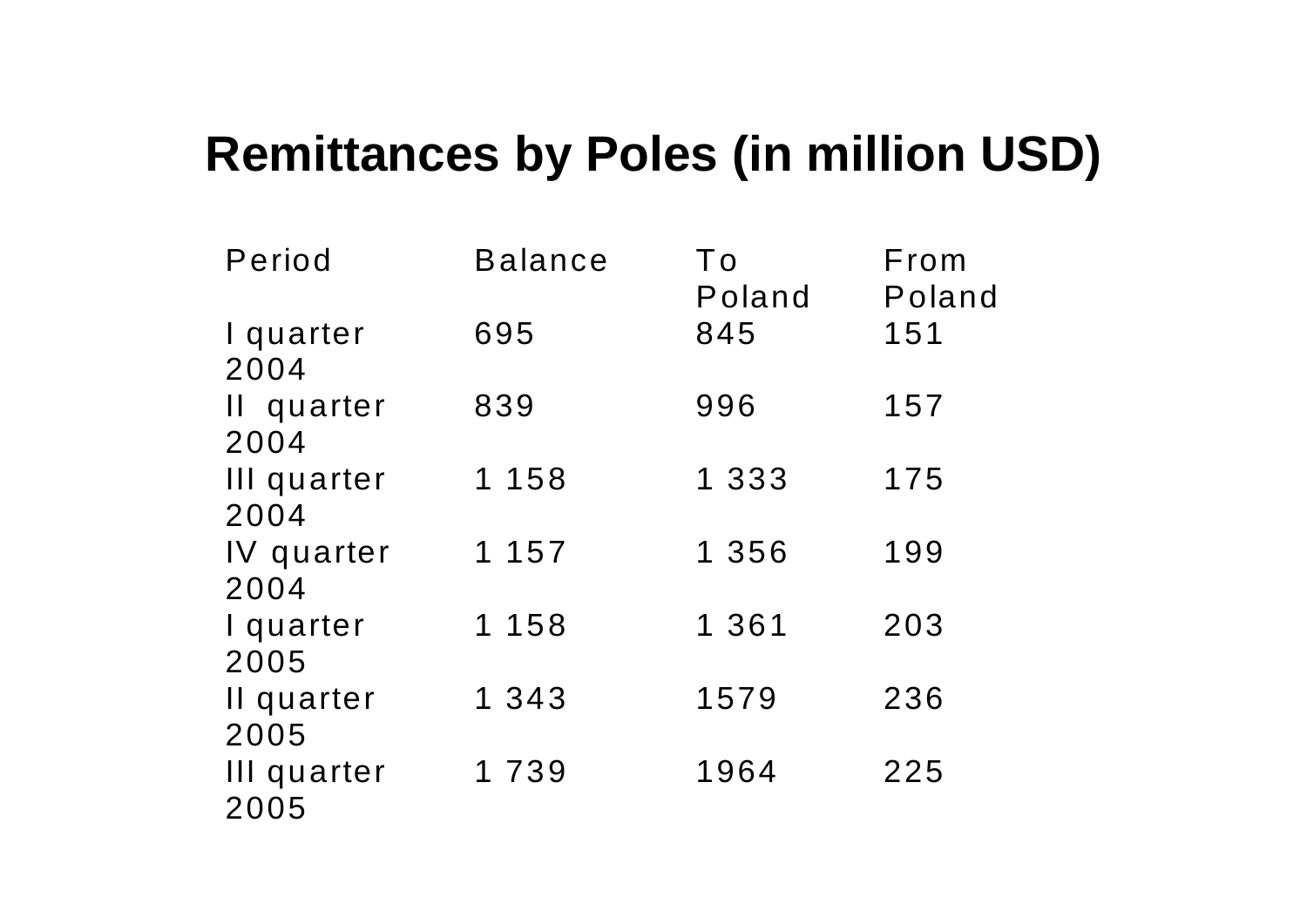- EU8 workers and Poles among them do not substitute local workforce, they contribute to national economies in a complementary way. Since EU8 workers are represented mainly by medium qualified people what means: upper-secondary education and specialised vocational training it also means that some of them are hired below their qualification level.
- Decrease of unemployment rates occurred. Unemployment rate dropped by four percentage points (from 20 per cent at the beginning of 2004 to 15.6 per cent in November 2006).
- However, there is still two million army of unemployed people.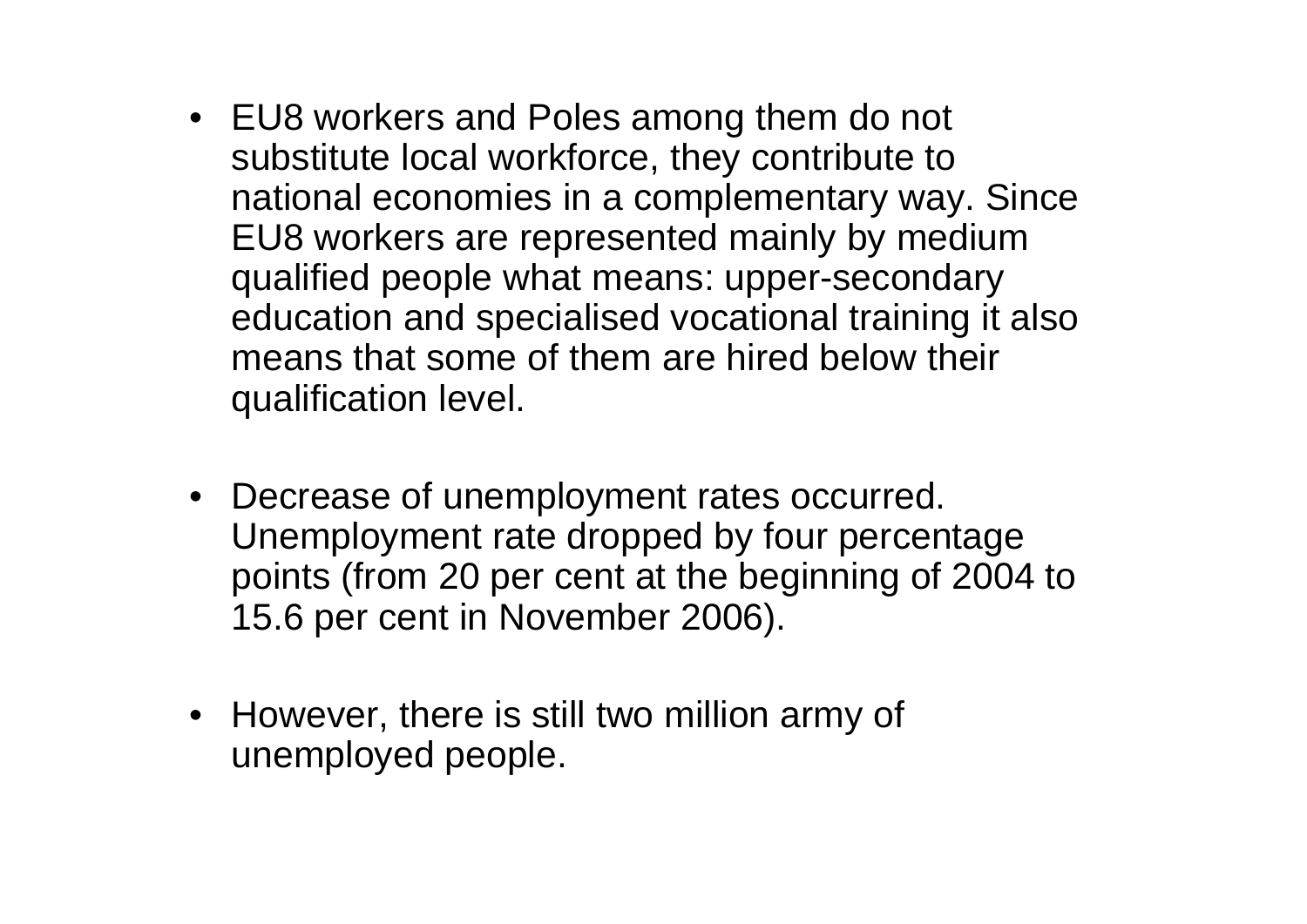#### **Shortages of skilled workers has occurred in Poland.**

- At the beginning of 2006 20 per cent of firms in **construction** claimed shortages in comparison to four per cent before the enlargement.
- $\bullet$ In **motor industry** 21 per cent in comparison to seven per cent before the enlargement.
- $\bullet$  In **hi-fi equipment industry** the proportion is 23 to two per cent.
- $\bullet$ In **furniture** industry 25 to 11 per cent.
- $\bullet$ In **timber** industry 34 to 20 per cent.
- $\bullet$  In **paper production** industry 24 per cent of firms claimed shortages at the beginning of 2006 in comparison to nine per cent before the enlargement.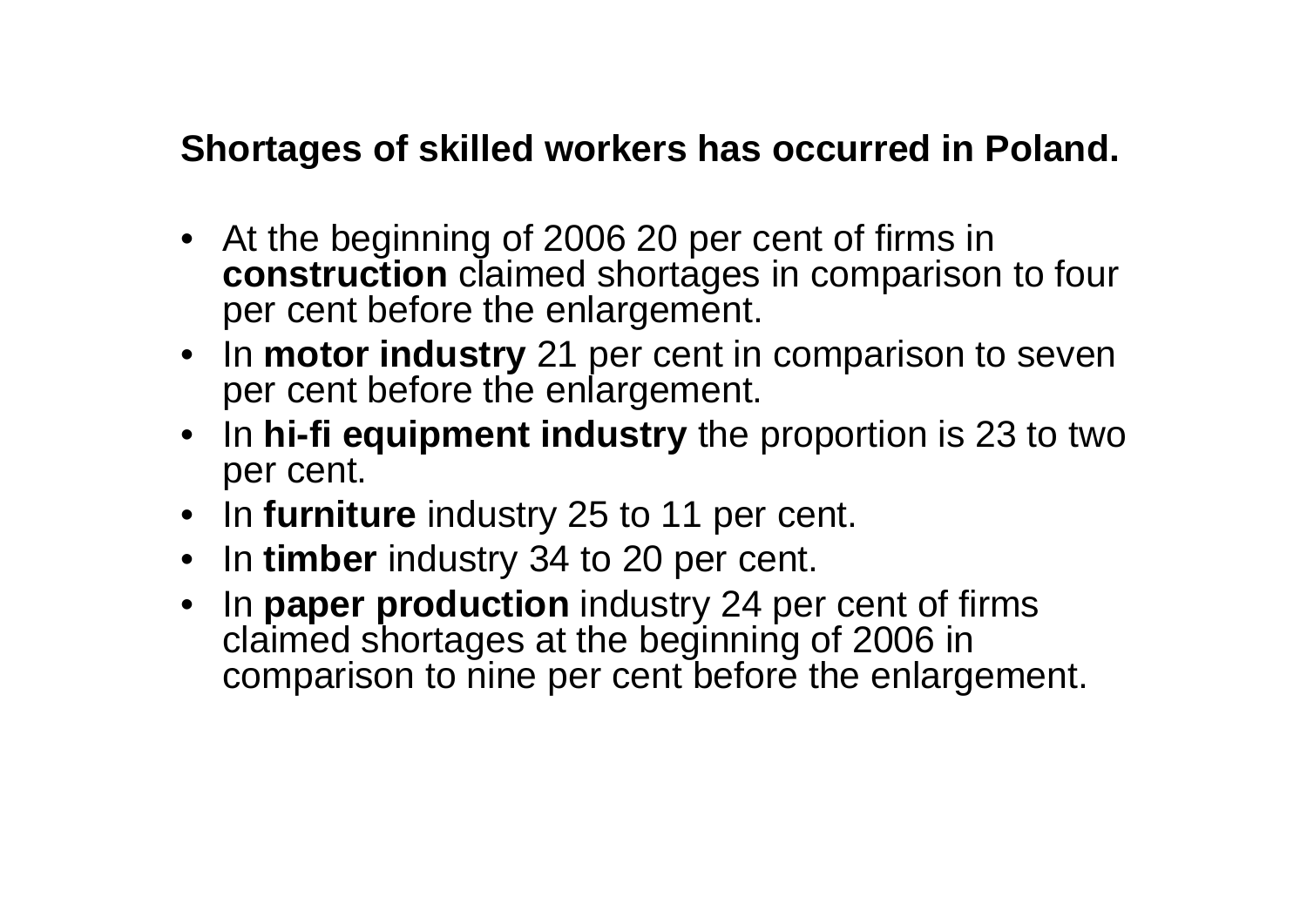### **At the end of 2006 it turns out that there is not enough**

- welders
- iron-workers
- •bricklayers and other construction workers
- •upholsterers, drivers and crane-operators
- The alarmist title of Polish daily state: **'EU please give us back our plumber' (***Rzeczypospolita,*

## **2 February, 2006)**

At the end of 2006: labour shortage so severe that the government may not be able to spend the money that is due to begin arriving in January from th EU for projects like improving roads and the water supply.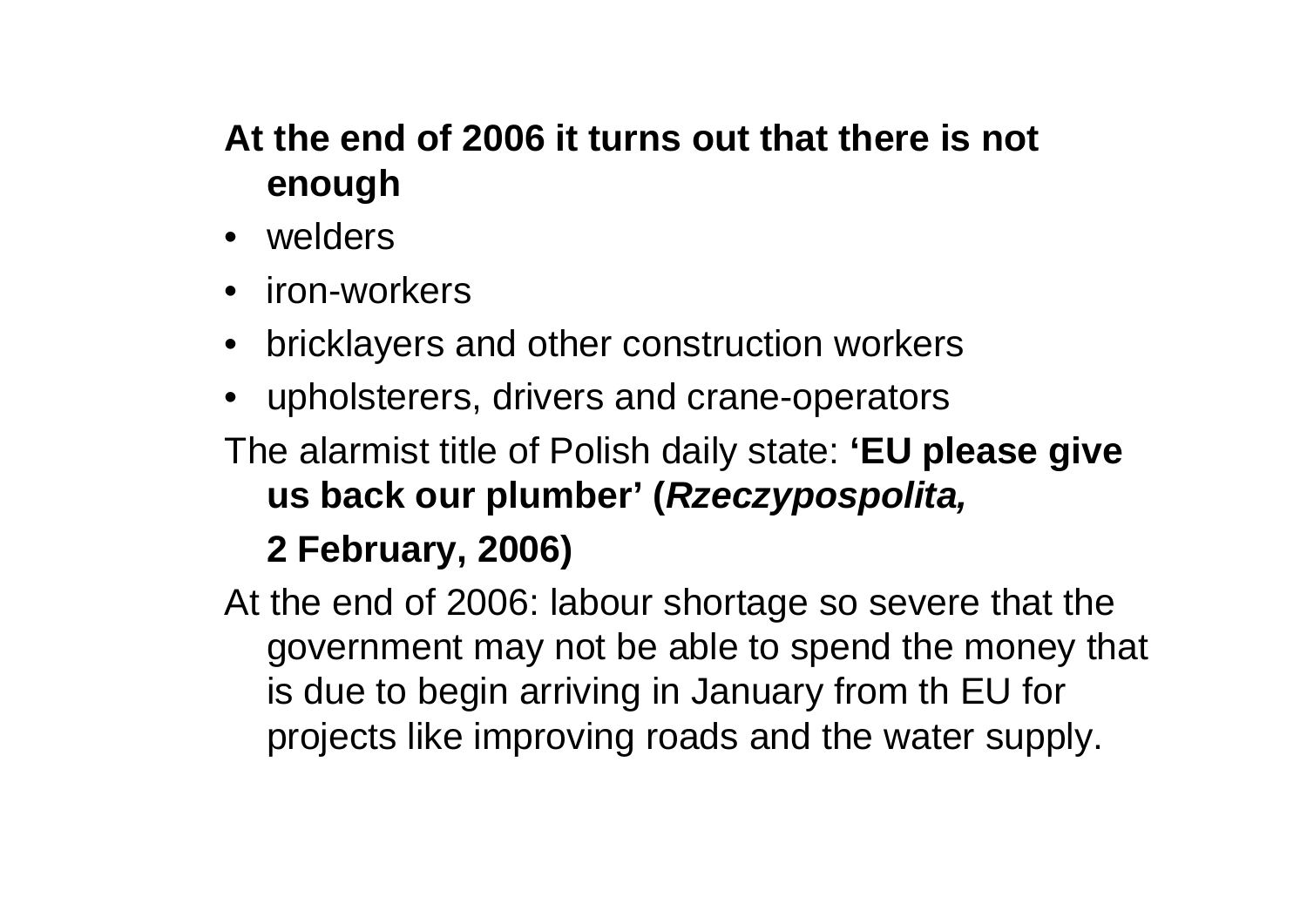#### From the *Financial Times* 8 Feb 2006

- Skills exodus worries Polish employers
- At the new Szczecin shipyard workers are disappearing to western Europe in large numbers. Out of a payroll of 5,500 workers, 1,200 left last year – most of them experienced welders fitters, electricians and other skilled craftsmen who were impossible to replace. On some days 5 to 7 workers disappear without warning. The people who leave are those with ten years or more experience. We have to take on inexperienced youngsters. This costs a lot.
- From the *New York Times* 19 November 2006 'Polish Labor is Scarce as Workers Go West' – this may cause a delay in the modernization of country…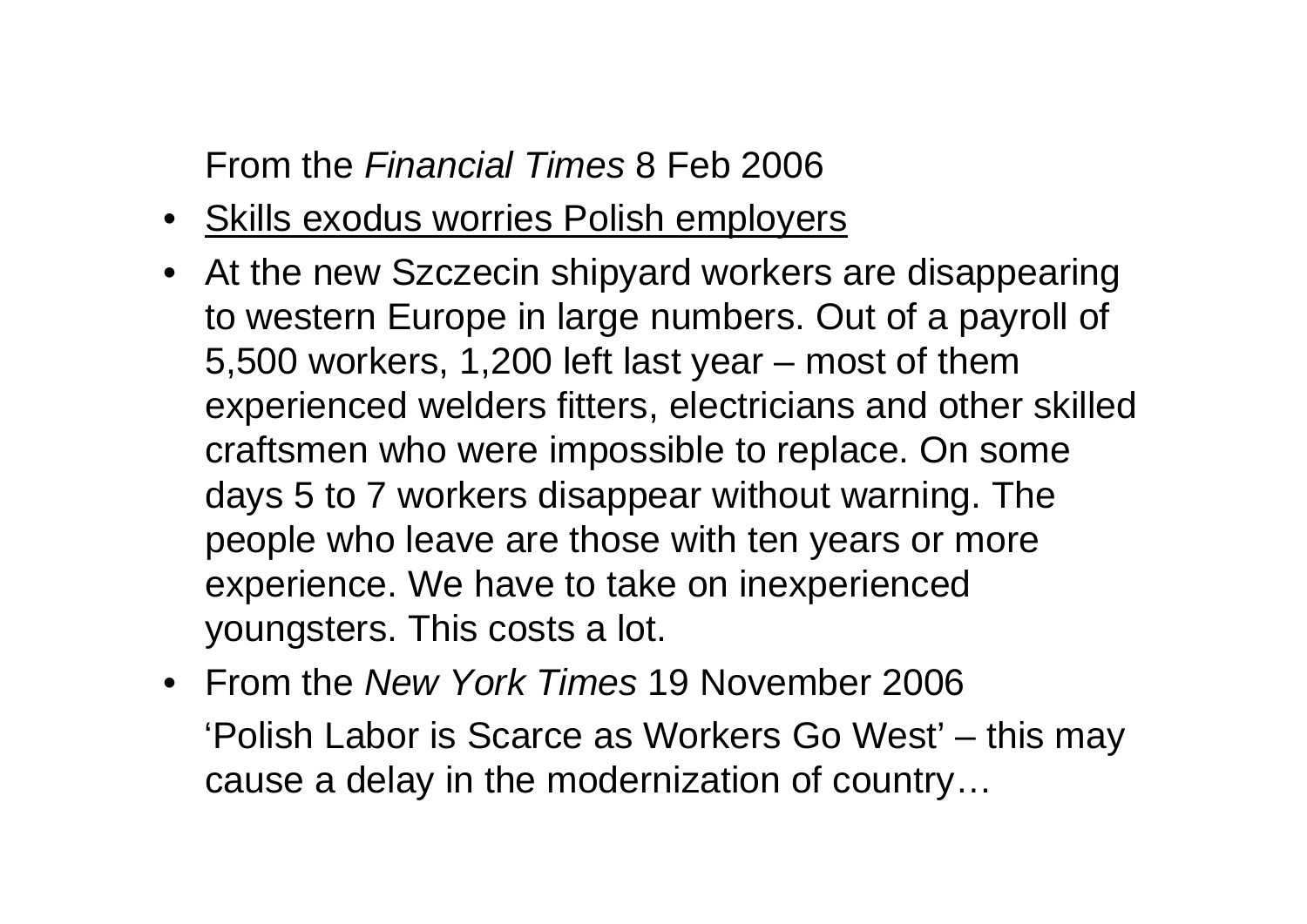# **Why shortage of workers in economy with two millions of unemployed?**

- Due to the wages differences (bigger in the EU15 on average more than ten times) workers of low skilled and medium skilled professions prefer to work abroad.
- Some unemployed are working in other countries. Remaining on Poland's unemployment rolls keeps them in the state health insurance system.
- Due to the **high costs of work** Polish employers prefer to take advantage of unemployed people and not to register them.
- Furthermore, majority of unemployed people can not take quick complementary vocational courses due to the lack of technical and vocational schools.
- A reform of education system hold at the beginning of the 1990s closed majority of this type of schools.